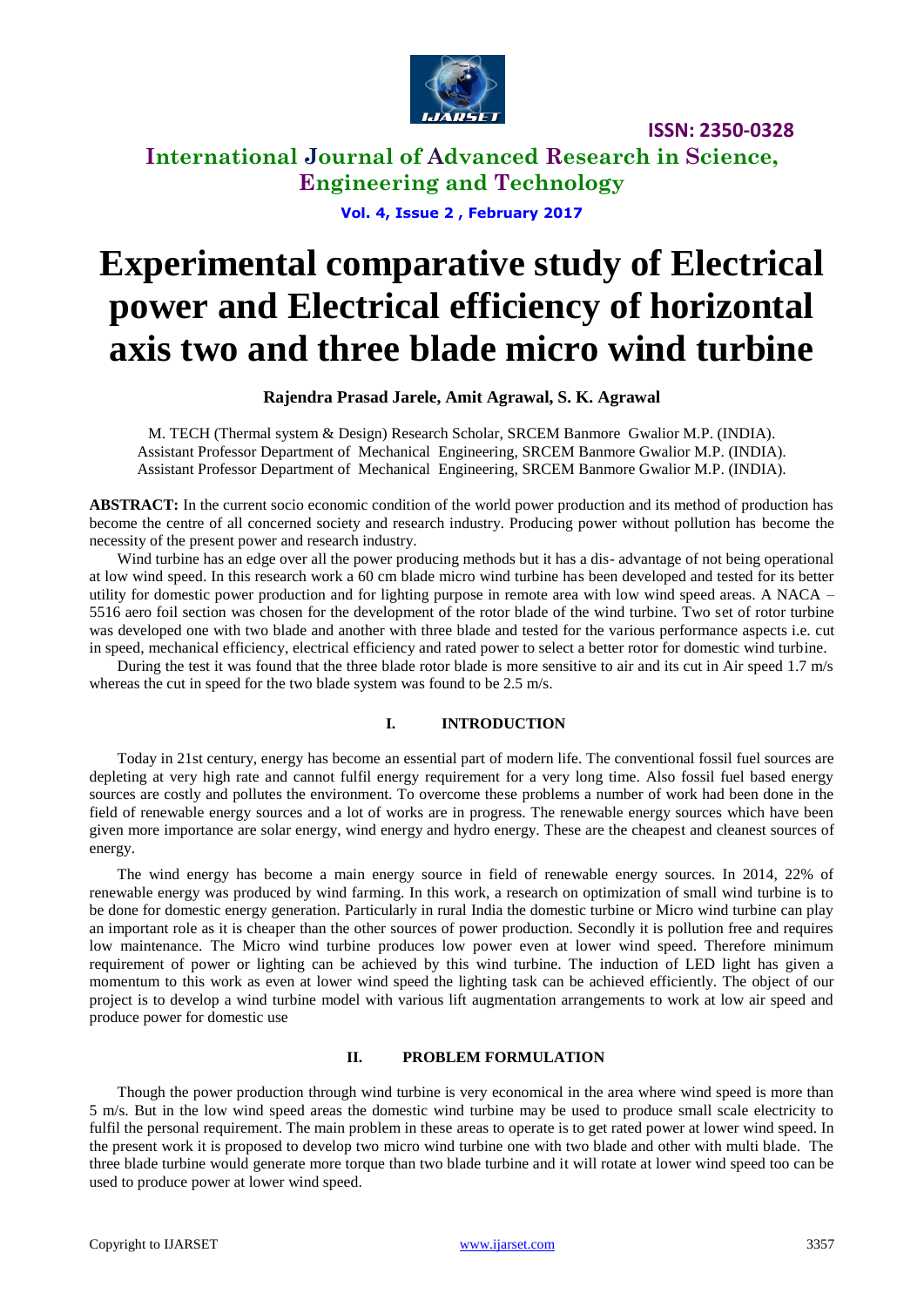

# **International Journal of Advanced Research in Science, Engineering and Technology**

#### **Vol. 4, Issue 2 , February 2017**

#### **III. EXPERIMENTAL SETUP AND OBSERVATION**

Different parts were prepared and collected for the preparation of final proposed wind turbine model. After collecting all these parts, these were assembled to prepare final model. After assembling all of the parts mentioned above the proposed model looks like.



Figure: Complete Experimental Setup

#### **A. List of Components**

The main component used in this wind turbine are as follows:

| S. No          | Name of Components  |
|----------------|---------------------|
| $\mathbf{1}$   | DC Motor            |
| 2              | Dc Led Bulb         |
| 3              | Blade               |
| $\overline{4}$ | Shaft               |
| 5              | <b>Ball Bearing</b> |
| 6              | Hub                 |
| $\overline{7}$ | Stand               |
| 8              | Anemometer          |
| 9              | Tachometer          |
| 10             | Multimeter          |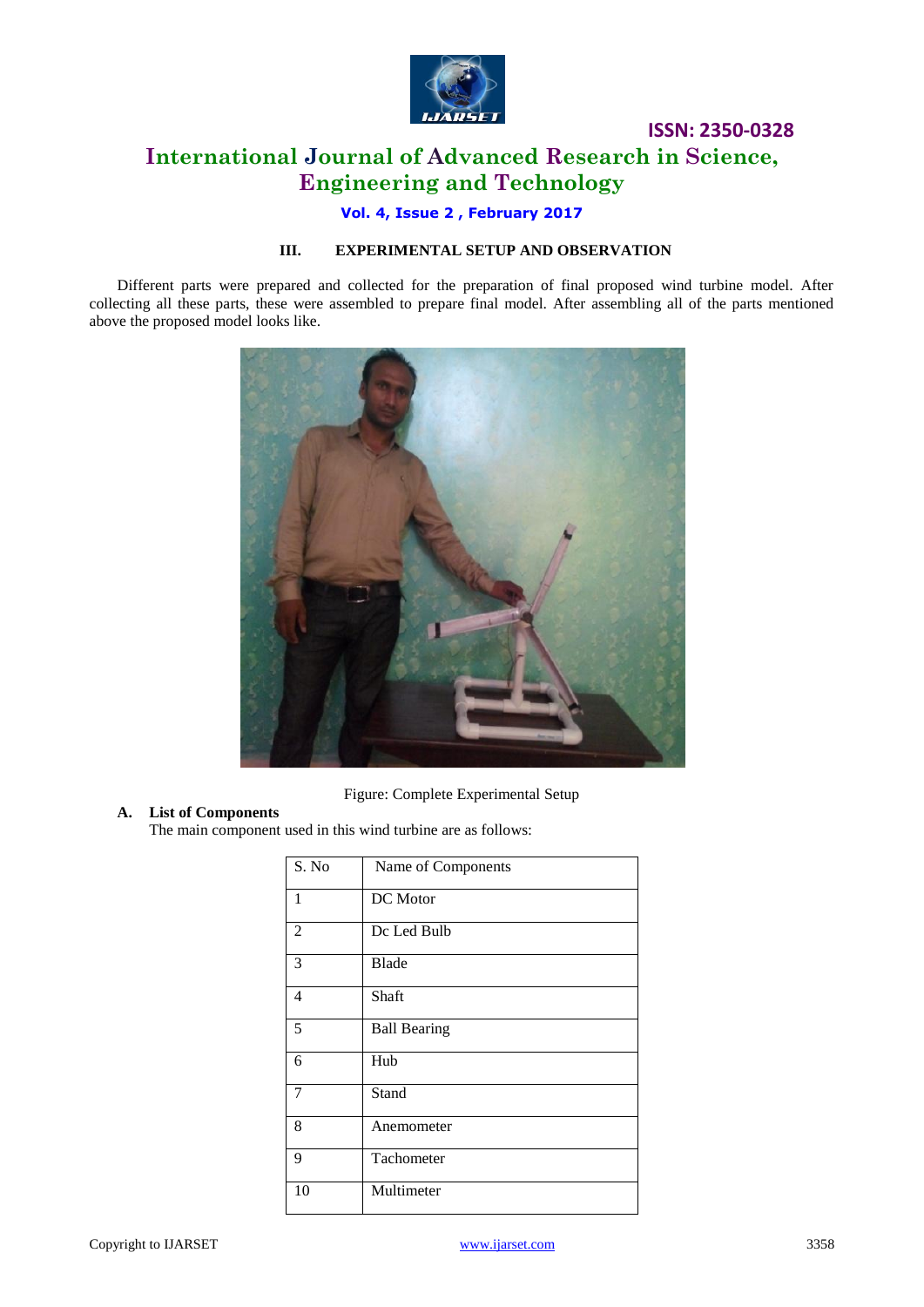

# **ISSN: 2350-0328 International Journal of Advanced Research in Science, Engineering and Technology**

#### **Vol. 4, Issue 2 , February 2017**

#### **B. Observation**

The model was assembled and positioned nose to wind. RPM of rotor was noticed and registered. Here a number of comparative observations of two blade wind turbine and thee blade wind turbine were taken for different wind speed.

| Place of experiment | Maharajpur airfield GWALIOR M.P. |  |  |
|---------------------|----------------------------------|--|--|
| Date of experiment  | 10/05/2016                       |  |  |
| Tower height        | 25 meter                         |  |  |



Figure: Experimentaion

Experiments were carried at 25 meter tower height at five different wind speed, observation obtained from experiments are attached in annexure 1.

#### **C. Mathematical Calculation**

Let,

 $v_i$  = incident air speed  $v_e$  = exit air speed  $A = rotor$  swept area  $M =$  mass of the air striking per sec  $M = \rho.A.v_i$  $\rho$  = density of air K E of the air =  $\frac{1}{2}$  M  $v_i^2$ 

$$
= \frac{1}{2} \rho. A. v_i. v_i^2
$$
  
=  $\frac{1}{2} \rho. A. v_i^3$   
Theoretical power =  $\frac{1}{2} \rho. A. V^3$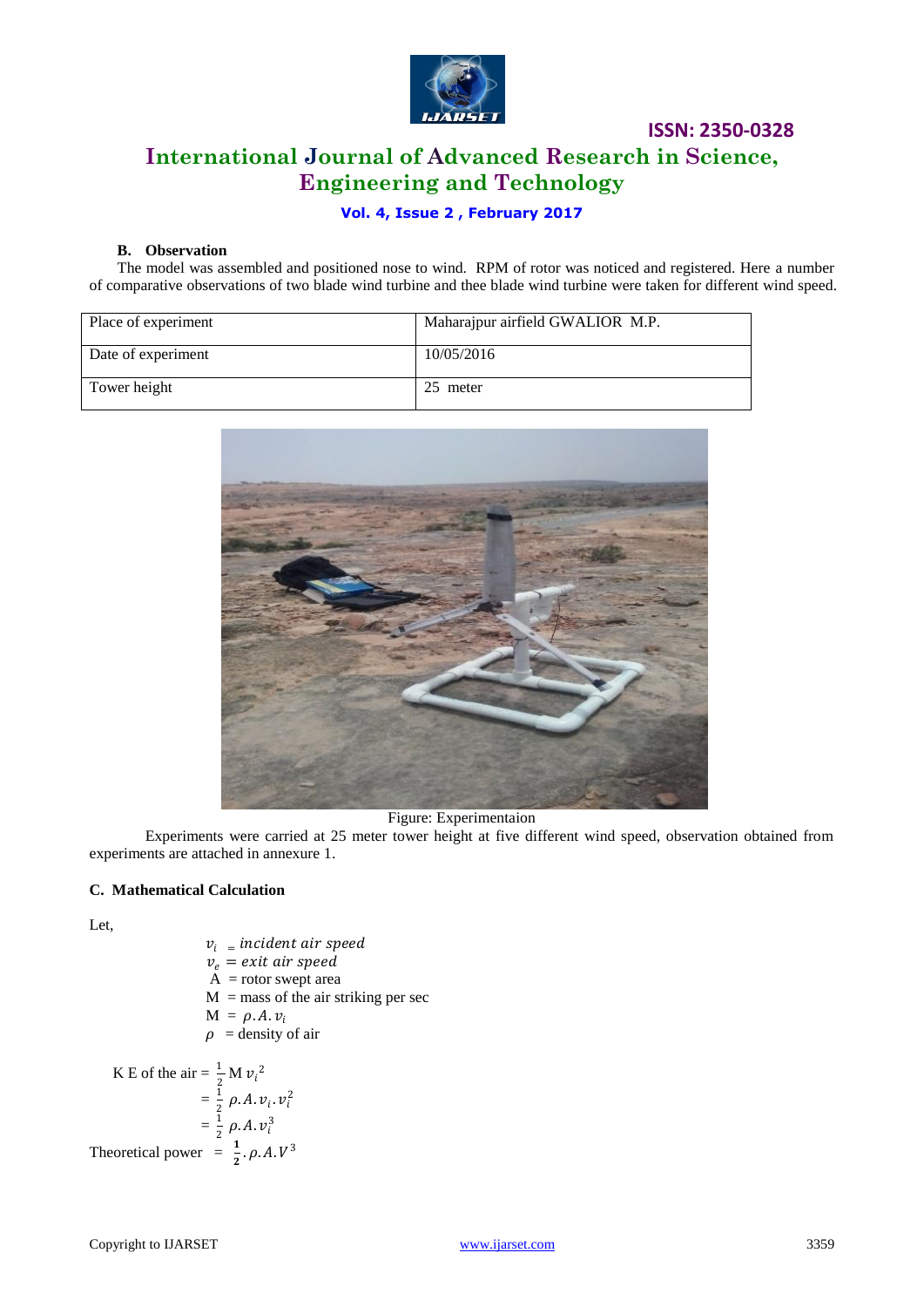

**International Journal of Advanced Research in Science, Engineering and Technology**

**Vol. 4, Issue 2 , February 2017**

#### **Maximum Theoretical Power Developed By a Wind Turbine:**

Theoretical maximum power = 0.59  $\frac{1}{2}$   $\rho$  . A.  $V_i^3$ 

#### **Actual power calculation:**

Actual power extracted by the rotor  $= \frac{1}{2} \rho A v_a$ .  $(v_i^2 - v_e^2)$ Where,  $v_a = (v_i + v_e)/2$ 

Mechanical efficiency  $= \frac{Actual\ power}{Theoretical\ power}$ Mechanical efficiency  $=$  $\left[\begin{array}{cc} 1 \\ 2\end{array}\right]$  $\frac{1}{2} \rho A. v_a. (v_i^2 - v_e^2)$  $\lceil \frac{1}{2} \rceil$  $\frac{1}{2}$   $\rho$ . A.  $v_i^3$  ] Electrical efficiency =  $\frac{\text{Electrical power out put}}{\text{A}}$ Actual mechanical power  $V = Voltage$  (Volt)  $I = Current (mA)$ Electrical power  $= VI$ Tip speed ratio  $=$   $\frac{Rootor\ tip\ speed}{Min\ d\ mode}$ Wind speed

Rotor tip speed =  $r \omega$ 

Where,  $r =$  rotor radius, N= rpm,

**ω=2πN / 60**

#### **IV. RESULTS**

On conducting several observation certain data was obtained, on conducting mathematical calculation Some results were obtained, these are listed below in annexure 2.

#### **A. Variation of load voltage with wind speed for both wind turbine.**

 Here it is clear that at same wind speed, wind turbine with three blade shows more load voltage than that of with two blade. So it is clear that wind turbine with three blade has more electrical capacity.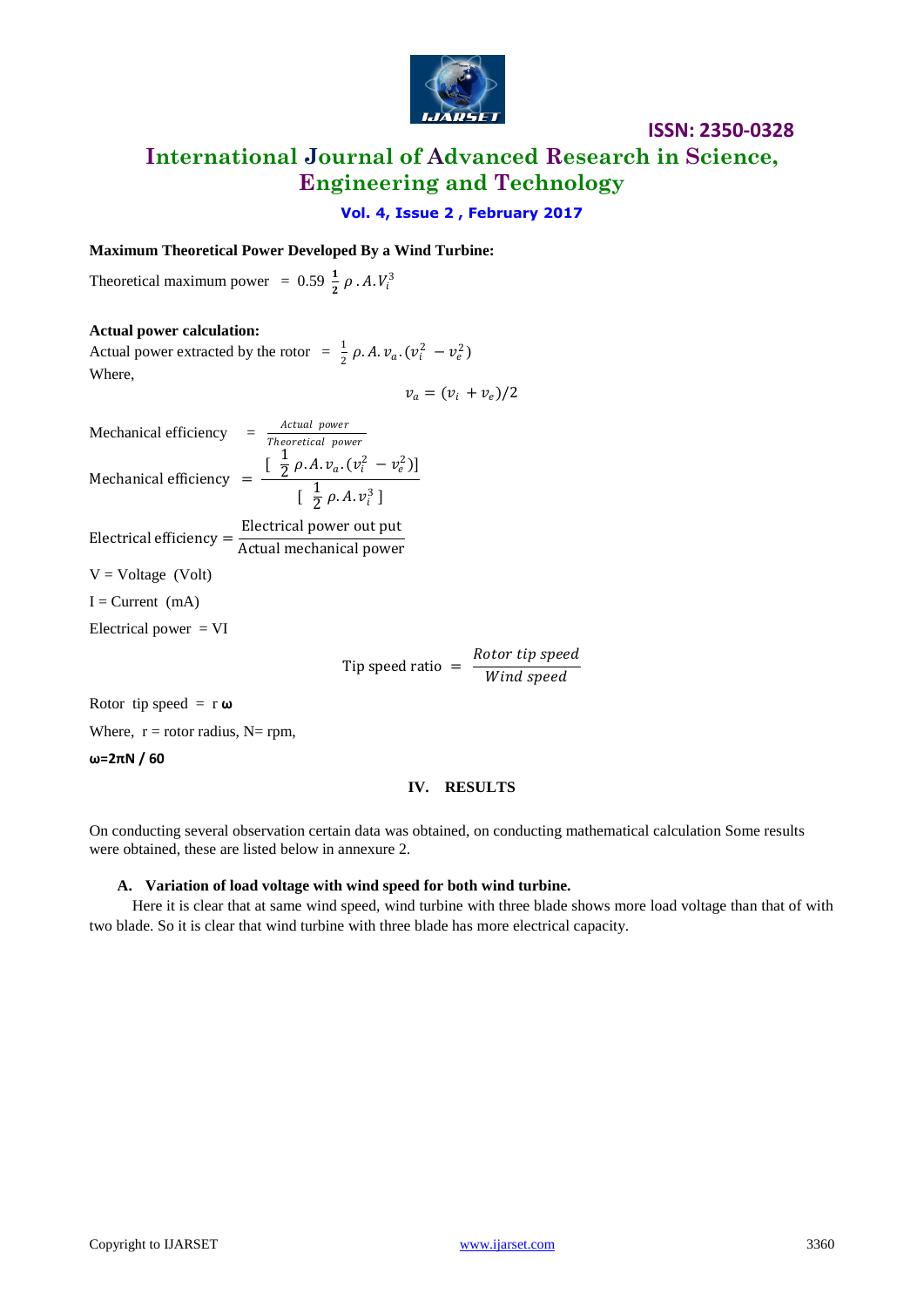

**ISSN: 2350-0328**

# **International Journal of Advanced Research in Science, Engineering and Technology**

**Vol. 4, Issue 2 , February 2017**



#### **B. Variation of load current with wind speed for both wind turbine.**

Here it is clear that at same wind speed, wind turbine with three blade shows more load current than that of with two blade. So it is clear that wind turbine with three blade has more electrical capacity.

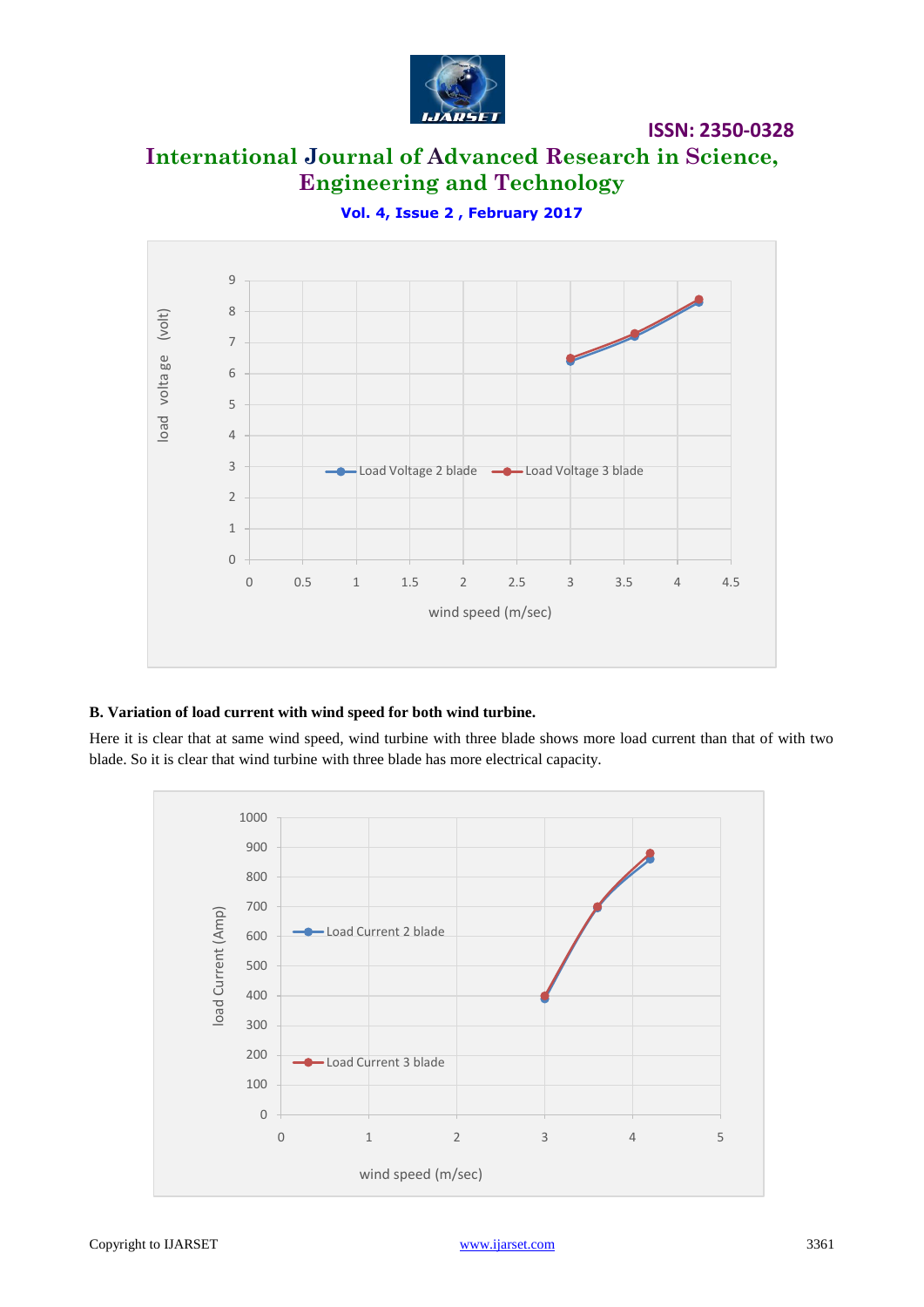

# **ISSN: 2350-0328 International Journal of Advanced Research in Science, Engineering and Technology**

**Vol. 4, Issue 2 , February 2017**

#### **C. Variation of Electrical power with wind speed for both wind turbine.**

Here it is clear that at same wind speed, wind turbine with three blade shows more electrical power than that of with two blade. So it is clear that wind turbine with three blade has more electrical capacity.



#### **V. CONCLUSION**

The detailed experimental study electrical power and electrical efficiency for both wind turbine has been carried out. Start up speed of both wind turbine also examined. The conclusion obtained are as follows:

- 
- 1. Wind turbine with three blade is more efficient.<br>2. Start up speed of two blade wind turbine is 2.5 Start up speed of two blade wind turbine is 2.5 m/sec while it is 1.7 m/sec for three blade system, hence three blade system is more sensitive.
- 3. Three blade wind turbine gives more electrical efficiency and more electrical power.

#### **VI. FUTURE SCOPE**

The present experimental work has shown many interesting results regarding blade number and design in aspects of blade sensitiveness and efficiency. On the basis of present results some recommendation for future work can be given.

- 1. Number of blade can be increased for more investigation.
- 2. A battery based energy storage system can be applied.
- 3. As it is light weight, compact, small and cheap, an arrangement can be done for household lighting purpose.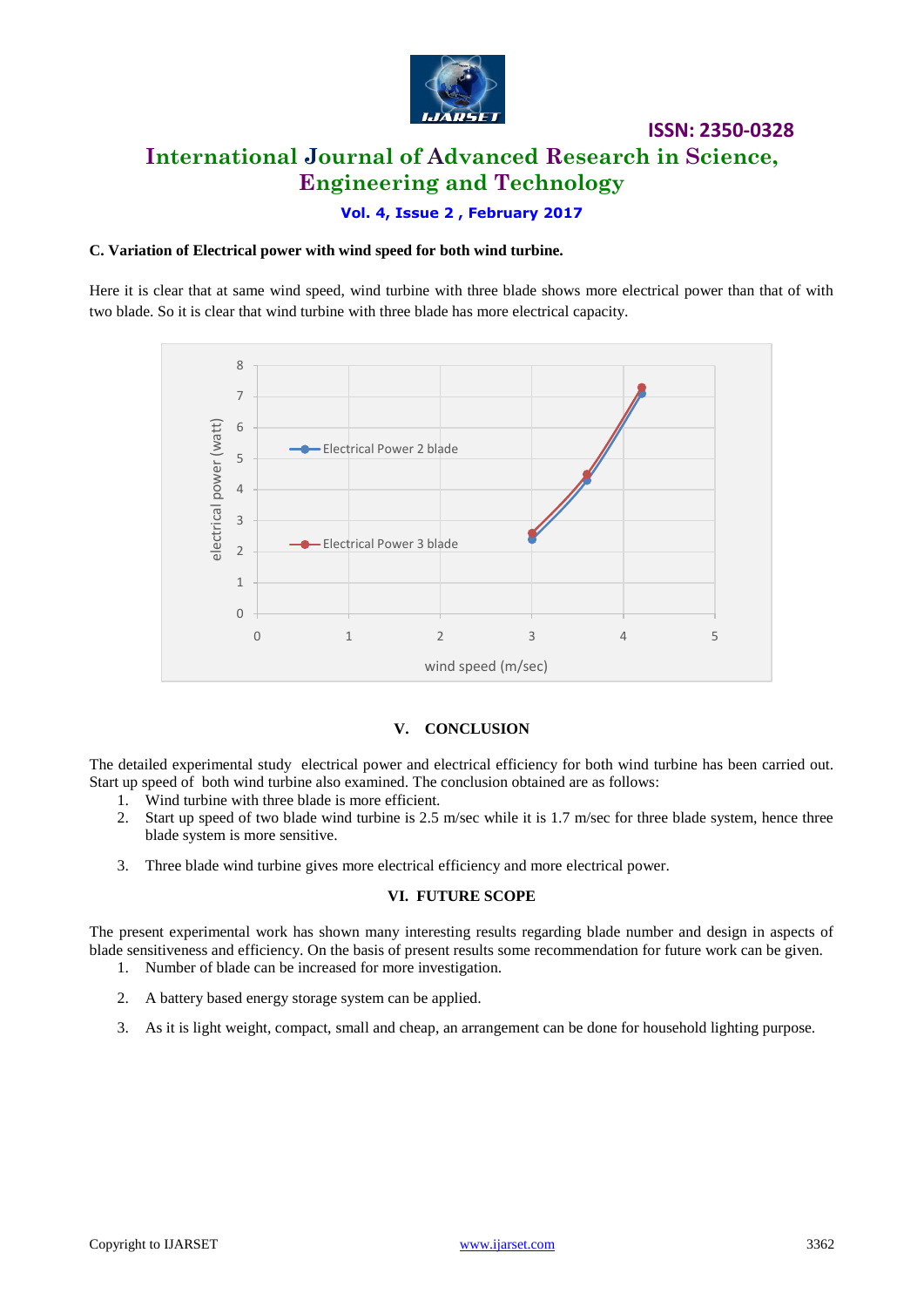

### **International Journal of Advanced Research in Science, Engineering and Technology**

#### **Vol. 4, Issue 2 , February 2017**

#### **REFERENCES**

- [1]. [Https://en.wikipedia.org/wiki/Wind\\_power,](https://en.wikipedia.org/wiki/Wind_power) cited on jan 2016.
- [2]. [Https://en.wikipedia.org/wiki/File:Global\\_Wind\\_Power\\_Cumulative\\_Capacity.svg,](https://en.wikipedia.org/wiki/File:Global_Wind_Power_Cumulative_Capacity.svg) cited on jan2016.<br>[3]. https://en.wikipedia.org/wiki/Wind\_turbine, cited on jan 2016
- [https://en.wikipedia.org/wiki/Wind\\_turbine,](https://en.wikipedia.org/wiki/Wind_turbine) cited on jan 2016
- [4]. https://en.wikipedia.org/wiki/Aerofoil , cited on fab 2016
- [5]. www.aerofoildatabase.com,cited on fab 2016.
- [6]. Rai, G.D., 2005, "A text book of Non-conventional energy sources" ISBN No. 81-7409-073-8, pp. 227-310.
- [7]. [https://en.wikipedia.org/wiki/Wind\\_turbine\\_design](https://en.wikipedia.org/wiki/Wind_turbine_design) cited on fab2016
- [8]. Shemmeri, T. Al, "An EBook on wind turbine" on bookboon.com cited on March 2016.
- [9]. [Http://www.aerofoiltools.com](http://www.aerofoiltools.com/) cited on February 2016.<br>[10]. Roshan, R. and Agrawal, M.K., 2015 "Analysis of Bla
- [10]. Roshan, R. and Agrawal, M.K., 2015 "Analysis of Blade Design, Power Output and Efficiency of A Horizontal Axis Wind Turbine on A Working Model", International Journal of Emerging Technology and Advanced Engineering ISSN 2250-2459, Volume 4 (12).
- [11]. Kale, Sandeep K. and Verma, R.N., 2014, "Aerodynamic Design of a Horizontal Axis Micro wind Turbine Blade Using NACA 4412 profile'', International Journal of Renewable Energy Research, Vol. 4(1).
- [12]. Rathod, Vicky k. and kamdi, S.Y., 2014, "Design of PVC Bladed Horizontal Axis Wind Turbine for Low Wind Speed Region" Int. Journal of Engineering Research and Applications www.ijera.com ISSN: 2248-9622, Vol. 4 (7), pp.139-143.
- [13]. Monteiro, J. M. M., Pascoa, J. C. and Borjo, F. M R. P., 2009, "Simulation of the Aerodynamic Behaviour of a Micro Wind Turbine" European Association for the Development of Renewable Energies, Environment and Power Quality international Conference on Renewable Energies and Power Quality (ICREPQ'09).
- [14]. Kishore, R.A., 2013, "A Small-scale Wind Energy Portable Turbine (SWEPT)" Master Thesis, Virginia Polytechnic Institute (UK).
- [15]. Sanchez, C.V., 2013, "Blade performance Analysis and design improvement of a Small Wind turbine," Diploma thesis at Purdue University, West Lafayette. ISSN 0974-3154 Volume 6, (1), pp. 105-113.
- [16]. Deshmukh, N. R. and Deshmukh, S.J., 2013, "Development of a modified Wind Turbine", International journal Mechanical Engineering and Robotic Research, ISSN 2278-018, Vol. 2 (6).
- [17]. Tiwari, Kshitij and Harinarayana Tirumalachetty, 2014, "Increasing the Efficiency of Grid Tied Micro Wind Turbines in Low Wind Speed Regimes" Smart Grid and Renewable Energy, 5, 249-257.

| S. No          | Wind<br><b>Speed</b><br>(m/sec) | <b>Tower</b><br>Height<br>(meter) |         | <b>RPM</b> | <b>Exit Velocity</b> |         |  |
|----------------|---------------------------------|-----------------------------------|---------|------------|----------------------|---------|--|
|                |                                 |                                   | 2 Blade | 3 Blade    | 2 Blade              | 3 Blade |  |
|                | 3                               | 25                                | 162     | 170        | 2.5                  | 2.4     |  |
| $\mathfrak{D}$ | 3.6                             | 25                                | 168     | 182        | 2.9                  | 2.8     |  |
| 3              | 4.2                             | 25                                | 192     | 210        | 3.7                  | 3.6     |  |

#### **ANNEXURE 1**

#### **ANNEXURE 2**

#### **A. Results for Two Blade Wind Turbine**

| S. No | Wind<br><b>Speed</b><br>(m/sec) | Exit<br><b>Velocity</b><br>(m/sec) | Load<br><b>Voltage</b><br>(volt) | Load<br><b>Current</b><br>(mA) | <b>Electrical</b><br><b>Power</b><br>(watt) | <b>RPM</b> | <b>Electrical</b><br><b>Efficiency</b><br>$(\%)$ |
|-------|---------------------------------|------------------------------------|----------------------------------|--------------------------------|---------------------------------------------|------------|--------------------------------------------------|
|       | 3                               | 2.5                                | 6.4                              | 375                            | 2.4                                         | 162        | 30                                               |
| 2     | 3.6                             | 2.9                                | 7.2                              | 597                            | 4.3                                         | 168        | 31                                               |
| 3     | 4.2                             | 3.7                                | 8.3                              | 860                            | 7.1                                         | 192        | 32                                               |